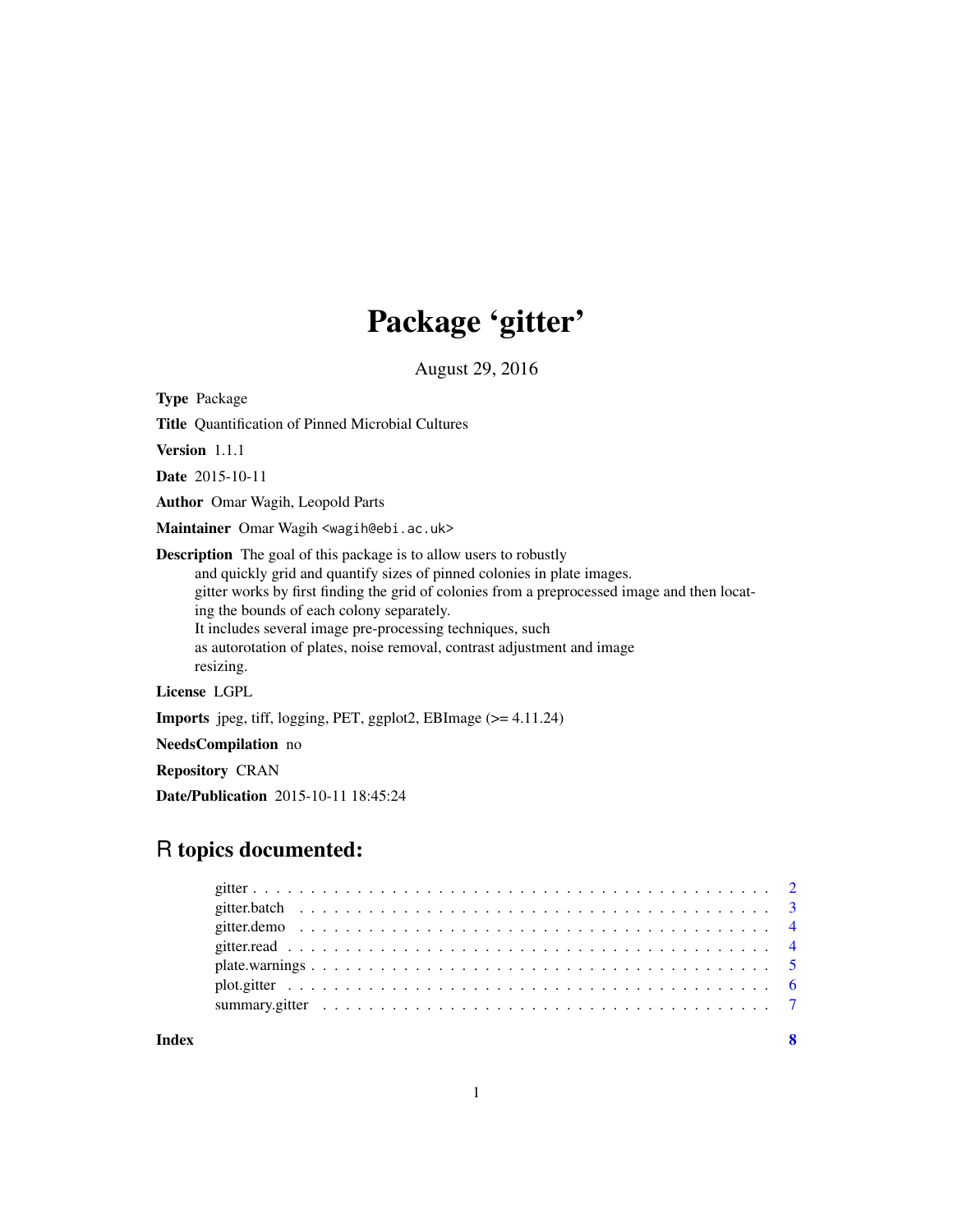# <span id="page-1-1"></span><span id="page-1-0"></span>Description

The following function will grid and quantify a single plate image (for batch processing, see [gitter.batch](#page-2-1))

# Usage

```
gitter(image.file = file.choose(), plate.format = c(32, 48),
  remove.noise = F, autorotate = F, inverse = F, verbose = "l",contrast = NULL, fast = NULL, plot = F, grid.save = getwd(),
 dat.save = getwd(), .is.ref = F, .params = NULL)
```
# Arguments

| image.file   | The path to the image. Defaults to a file choosing dialog.                                                                                                                                                                                                                                                  |
|--------------|-------------------------------------------------------------------------------------------------------------------------------------------------------------------------------------------------------------------------------------------------------------------------------------------------------------|
| plate.format | The plate format, accepted formats: 1536, 768, 384 and 96. Alternatively, you<br>can provide the number of rows and columns on the plate as an integer vector<br>for example $c(32,48)$ . Default is 1536.                                                                                                  |
| remove.noise | Logical indicating noise/speckles should be remove from the thresholded image<br>prior to analysis. Default is FALSE.                                                                                                                                                                                       |
| autorotate   | Logical indicating if image should be auto-rotated prior to processing. Only<br>select this option if image is extremely rotated. gitter is able to handle small<br>variations in rotations (1-2 degrees) without auto-rotating. Default is FALSE.                                                          |
| inverse      | Logical indicating if input image is inverted, meaning colonies are darker com-<br>pared to their background. Default is FALSE.                                                                                                                                                                             |
| verbose      | Shows details about the results of running job. For detailed logs "I", for a<br>progress bar "p" or for no output "n". Default is "l".                                                                                                                                                                      |
| contrast     | Integer between 1 and 100 indicating how much contrast should be applied to<br>the image, prior to processing. A value of NULL will not apply any contrast.<br>Default is NULL.                                                                                                                             |
| fast         | If set to integer value, the image will be resized to this width in pixels to speed<br>up computation. This is useful for very large images that otherwise take a long<br>time to process. We do not recommend resizing to fewer than 1500 pixels or<br>greater that 4000 pixels in width. Default is NULL. |
| plot         | Logical indicating whether intensity profiles should be plotted. Default is FALSE.                                                                                                                                                                                                                          |
| grid.save    | Directory path to save gridded/thresholded images. Set to NULL if you do not<br>want gridded images saved to disk. Default is the current working directory.                                                                                                                                                |
| dat.save     | Directory path to save resulting data files. Set to NULL if you do not want result-<br>ing data saved to disk. Default is the current working directory.                                                                                                                                                    |
| .is.ref      | Specifies if a reference property list is supplied. Warning: NOT for use by casual<br>users.                                                                                                                                                                                                                |
| .params      | Reference property list. Warning: NOT for use by casual users.                                                                                                                                                                                                                                              |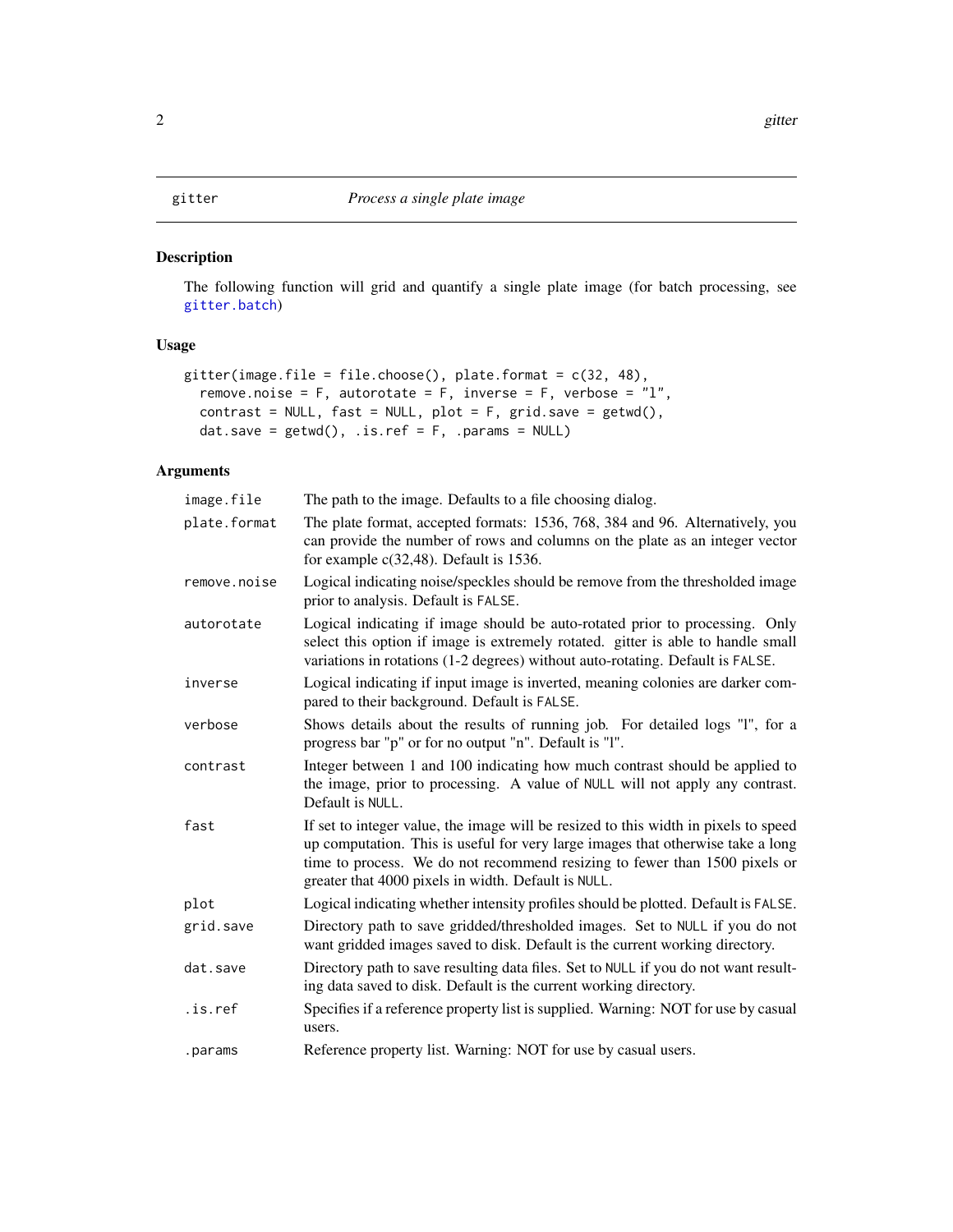# <span id="page-2-0"></span>gitter.batch 3

#### Value

DAT file Tab delimited file containing quantified colony sizes. There are two types of flags that can be associated with a data file (1) plate-level flags signify possible misgridding of the plate due to a high number of colonies with small size or low circularity. #' These flags can be viewed using the [plate.warnings](#page-4-1) function (2) colony-based flags signify warnings associated with individual colonies. These flags can be viewed in the column named flags of #' the data file.

| row:         | row number                                                                           |
|--------------|--------------------------------------------------------------------------------------|
| col:         | column number                                                                        |
| size:        | quantified colony size                                                               |
| circularity: | circularity of the colony                                                            |
| flags:       | colony-based flags: S - Colony spill or edge interference, C- Low colony circularity |

Gridded image

Thresholded image showing the grid defined over the image

# Examples

```
# Read sample image
f = system.file("extdata", "sample.jpg", package="gitter")
# Process it
dat = gitter(f)# View head of the results
head(dat)
```
<span id="page-2-1"></span>gitter.batch *Process a batch set of plate images*

# Description

This function will process a directory or list of images in a batch. You can also use this function to process images with sparse to empty rows/columns using a reference image.

#### Usage

```
gitter.batch(image.files, ref.image.file = NULL, verbose = "l", ...)
```
#### Arguments

| image.files | Directory containing images OR a character vector of image paths.                                                    |
|-------------|----------------------------------------------------------------------------------------------------------------------|
|             | ref. image. file Specifies path to a reference image, which will be used to grid images specified<br>in image.files. |
| verbose     | See parameters in gitter.                                                                                            |
| .           | Additional parameters passed to gitter                                                                               |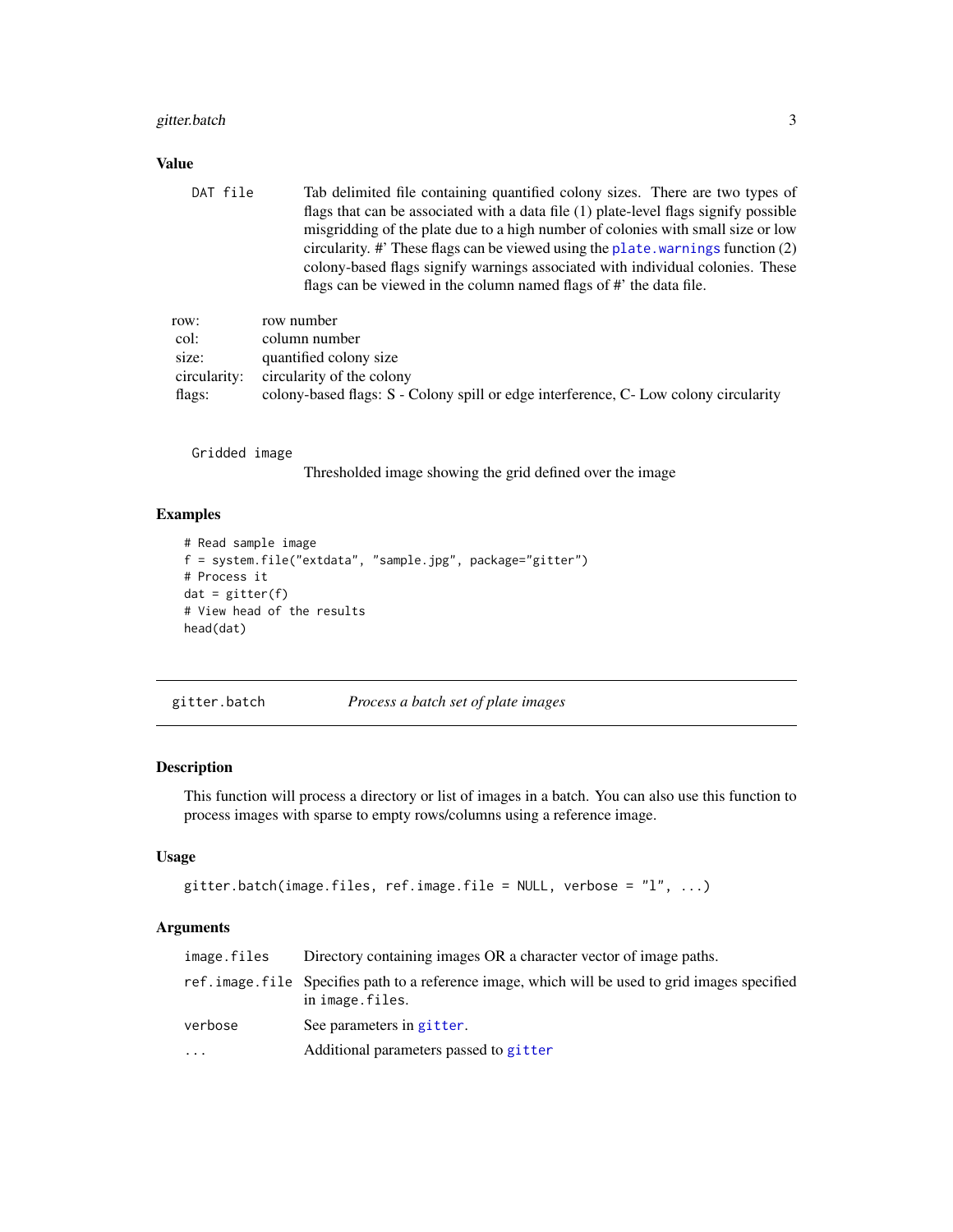# <span id="page-3-0"></span>Value

[gitter.batch](#page-2-1) does not return any values. DAT and gridded files are saved to their respective directories.

# Examples

```
# Processing image using reference image
# This image would typically fail to process, since its missing several rows
f = system.file("extdata", "sample_dead.jpg", package="gitter")
# We will use this image to successfully process the above image
f.ref = system.file("extdata", "sample.jpg", package="gitter")
# Process
gitter.batch(f, f.ref)
```
# Remember: output files by default are saved to your working directory

gitter.demo *Run a demo of gitter*

# Description

This function will run a demo of gitter.

## Usage

gitter.demo(eg = 1)

# **Arguments**

eg Type of demo. 1 for a single image demo, 1 for a single image demo using a reference image. Default is 1.

## Examples

# gitter.demo()

| Read in a data file as a gitter data object.<br>gitter.read |  |
|-------------------------------------------------------------|--|
|-------------------------------------------------------------|--|

# Description

This function will take a path to a data file generated by [gitter](#page-1-1) and read it into a [gitter](#page-1-1) object for use with plot, summary and warning functions.

## Usage

gitter.read(path)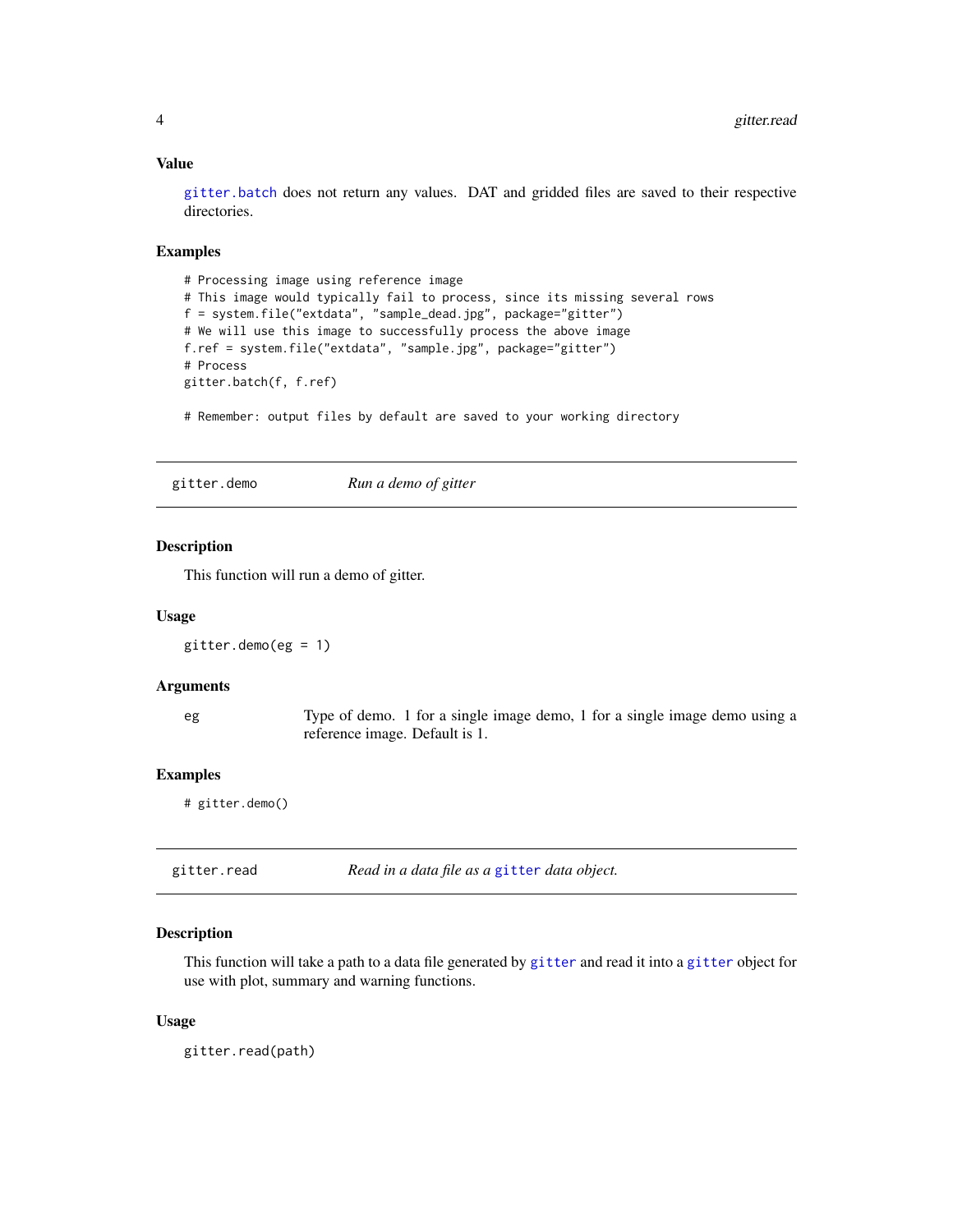# <span id="page-4-0"></span>plate.warnings 5

# Arguments

path Path to the data file generated by [gitter](#page-1-1).

# Value

[gitter](#page-1-1) [data.frame](#page-0-0) object for use with plot, summary and warning functions.

# Examples

```
# Get dat file path
f = system.file("extdata", "sample.jpg.dat", package="gitter")
# Read in path as a gitter data object
g = gitter.read(f)
```
<span id="page-4-1"></span>

| plate.warnings | Show any plate-level warnings associated with a gitter data object |  |  |
|----------------|--------------------------------------------------------------------|--|--|
|                |                                                                    |  |  |

# Description

This function will show warnings associated with a [gitter](#page-1-1) data object.

# Usage

plate.warnings(dat)

# Arguments

dat The data.frame produced by [gitter](#page-1-1).

# Value

Warnings associated with the gitter data object or NULL if no warnings.

# Examples

# dat = gitter("/path/to/image") # plate.warnings(dat)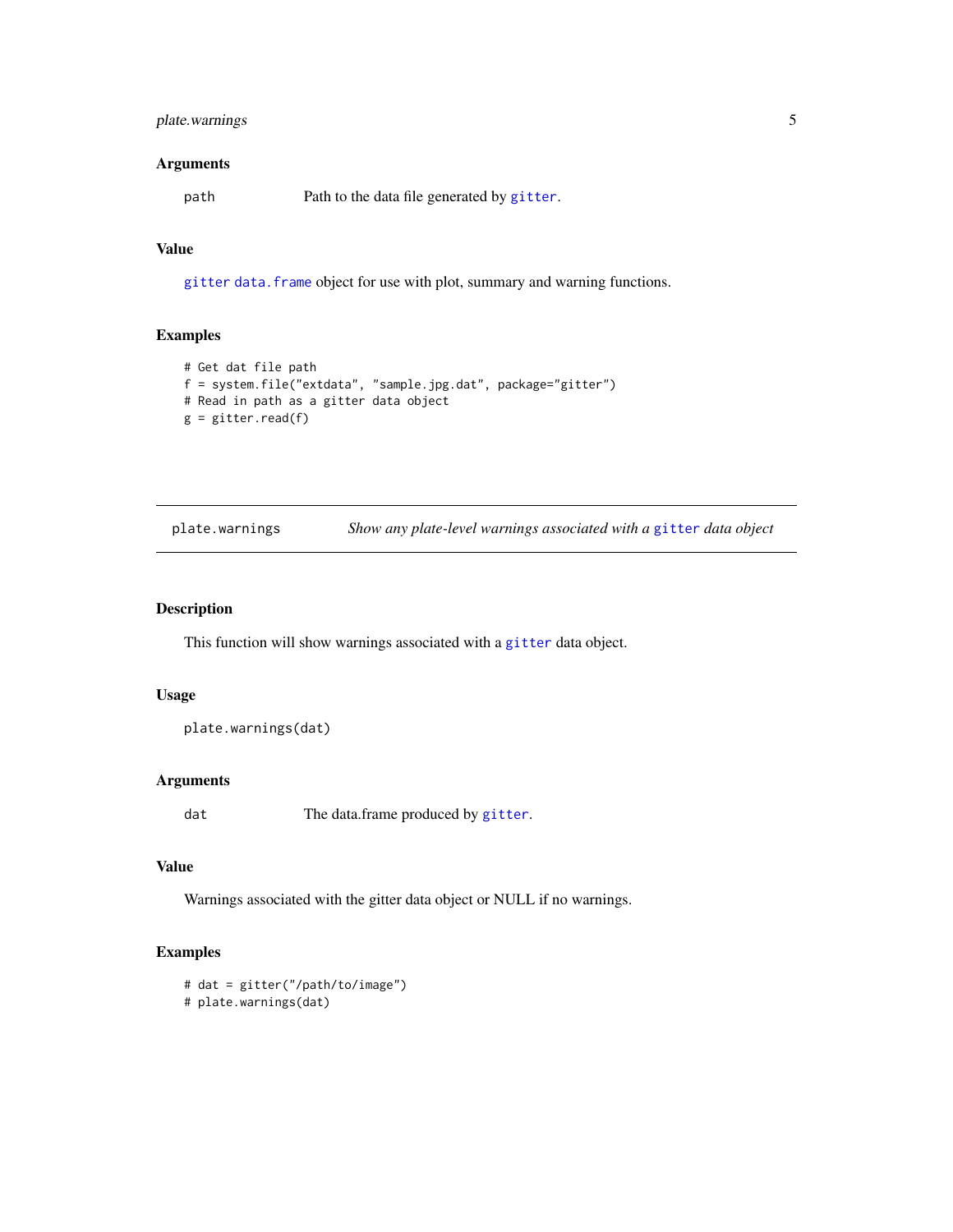<span id="page-5-0"></span>

# Description

This function will plot a heatmap or bubble plot of a data.frame produced by [gitter](#page-1-1) or a dat file saved to disk.

# Usage

```
## S3 method for class 'gitter'
plot(x, title = "", type = "heatmap", low = "turquoise",mid = "black", high = "yellow", show.text = F, text.color = "white",
 norm = T, show.flags = T, flag.color = "white", ...)
```
# Arguments

| $\times$   | The data.frame produced by gitter or the path to a dat file saved by gitter.                                                                                 |
|------------|--------------------------------------------------------------------------------------------------------------------------------------------------------------|
| title      | Title of plot. Default is blank.                                                                                                                             |
| type       | Type of plot. "heatmap" for a heatmap, "bubble" for a bubble plot. Default is<br>"heatmap".                                                                  |
| low        | Color for the lower bound of colony sizes. Default is "turquoise".                                                                                           |
| mid        | Color of the middle value of colony sizes. Default is "black".                                                                                               |
| high       | Color for the upper bound of colony sizes. Default is "yellow".                                                                                              |
| show.text  | Logical indicating if text representation of colony sizes should be overlaid on<br>the plot. Default is TRUE.                                                |
| text.color | Color of text if show text is TRUE. Default is "white".                                                                                                      |
| norm       | Logical indicating if colony sizes should be normalized by dividing colony sizes<br>the middle mean of values and capping them between 0-2. Default is TRUE. |
| show.flags | Logical indicating if dots should be overlaid on the plot for flagged colonies.<br>Default is TRUE.                                                          |
| flag.color | Color of flag dot if show. flags is TRUE. Default is "white".                                                                                                |
| $\cdots$   | Additional arguments. Not used.                                                                                                                              |

# Value

a ggplot heatmap or bubble plot.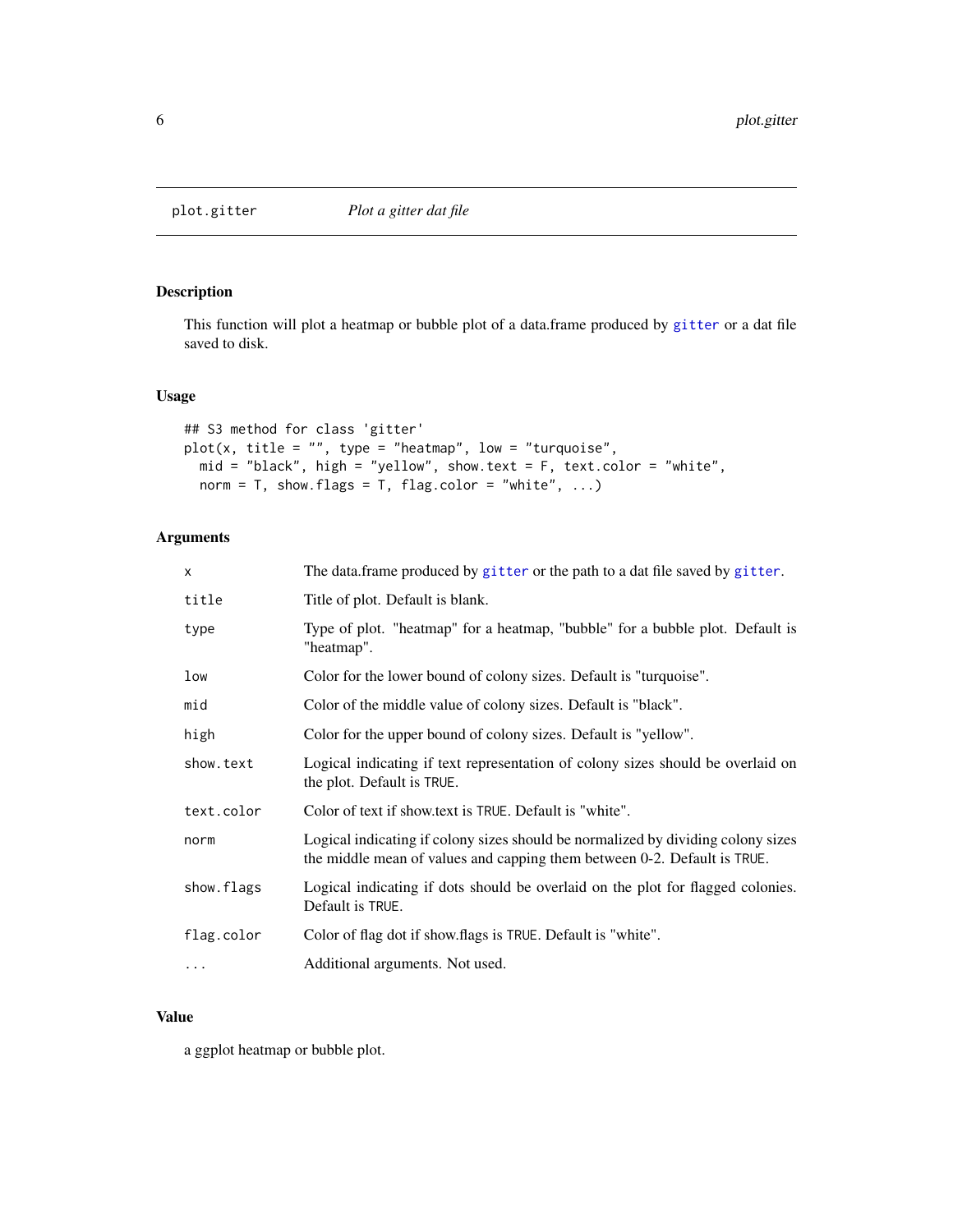# <span id="page-6-0"></span>summary.gitter 7

# Examples

```
f = system.file("extdata", "sample.jpg.dat", package="gitter")
# Read in path as a gitter data object
g = gitter.read(f)# Plot a heatmap
plot(g, type="heatmap")
# Show a bubble plot
plot(g, type="bubble", low="black", high="red")
```
summary.gitter *View the summary of a gitter data file*

# Description

This function will show a brief summary of a data frame produced by [gitter](#page-1-1).

#### Usage

```
## S3 method for class 'gitter'
summary(object, ...)
```
# Arguments

| object   | The data. frame produced by gitter. |
|----------|-------------------------------------|
| $\cdots$ | Additional arguments. Not used.     |

# Value

Summary including the call made to [gitter](#page-1-1), colony size quantiles and more.

# Examples

```
# dat = gitter("/path/to/image")
# summary(dat)
```